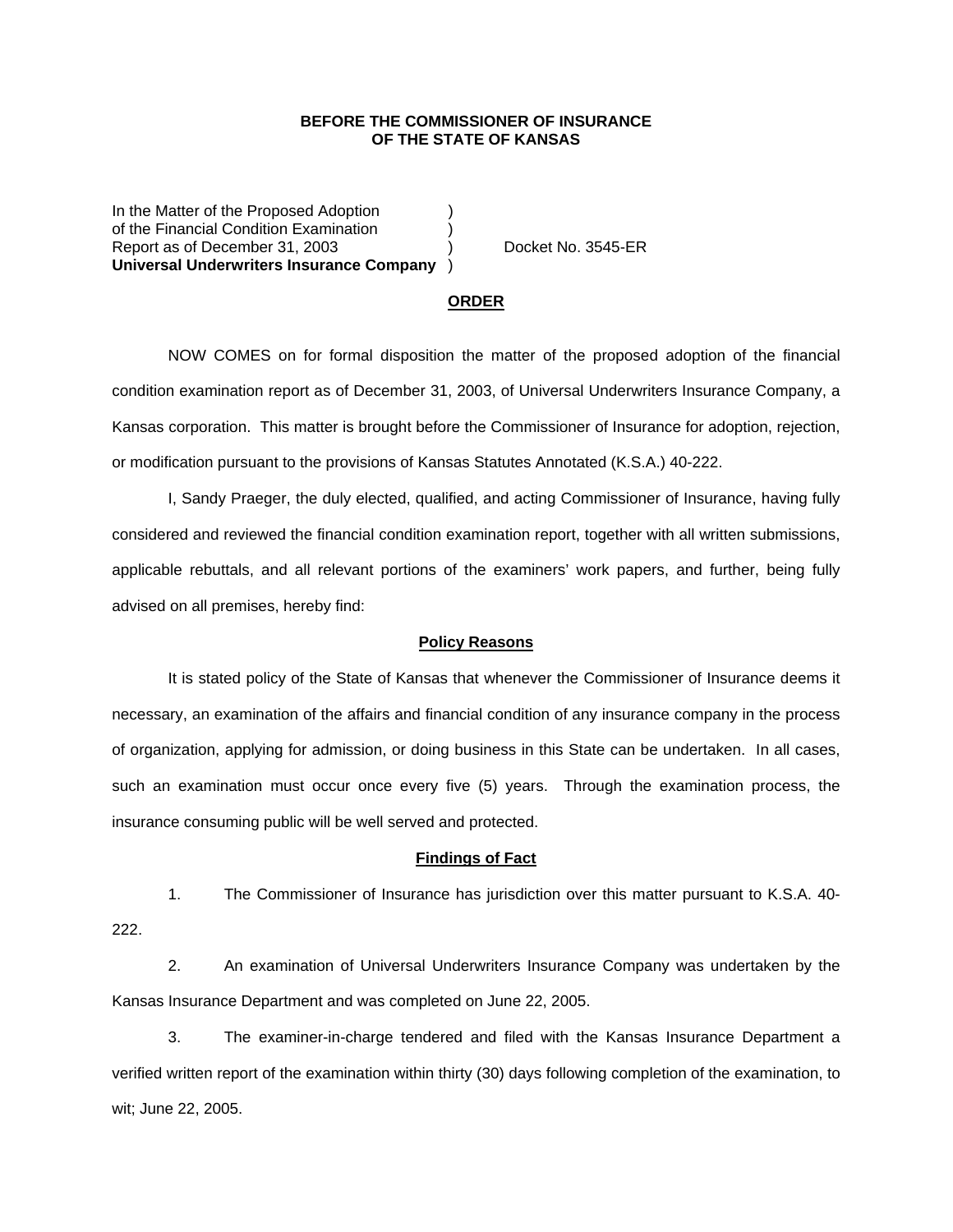4. Following receipt of the verified report, the Kansas Insurance Department transmitted the report to Universal Underwriters Insurance Company on August 23, 2005, with a duly executed notice advising the company of its opportunity to prepare and submit to the Kansas Insurance Department a written submission or rebuttal with respect to any and all matters contained in the report. Universal Underwriters Insurance Company was further advised that any written submission or rebuttal needed to be filed with the Kansas Insurance Department no later than thirty (30) days after receipt of the verified report.

 5. Universal Underwriters Insurance Company filed a written rebuttal of the verified report on September 23, 2005.

 6. Following receipt of the written rebuttal the Kansas Insurance Department agreed to make certain changes to the report. A revised report was transmitted to Universal Underwriters Insurance Company on October 25, 2005, with a duly executed notice advising the company of its opportunity to prepare and submit to the Kansas Insurance Department a written submission or rebuttal with respect to any and all matters contained in the report. Universal Underwriters Insurance Company was further advised that any written submission or rebuttal needed to be filed with the Kansas Insurance Department no later than ten (10) days after receipt of the verified report.

 7. Universal Underwriters Insurance Company filed a written acceptance of the verified report on November 18, 2005.

 8. Based upon the written submission tendered by Universal Underwriters Insurance Company, the company took no exceptions to matters contained in the verified report.

 9. Within thirty (30) days of the end of the time period allowed for written submission or rebuttal, the Commissioner of Insurance fully reviewed the report, together with all written submissions and rebuttals provided by Universal Underwriters Insurance Company. The Commissioner of Insurance further reviewed all relevant workpapers.

 10. No other written submissions or rebuttals were submitted by Universal Underwriters Insurance Company.

## **Conclusion of Law**

11. K.S.A. 40-222(k)(2) provides: